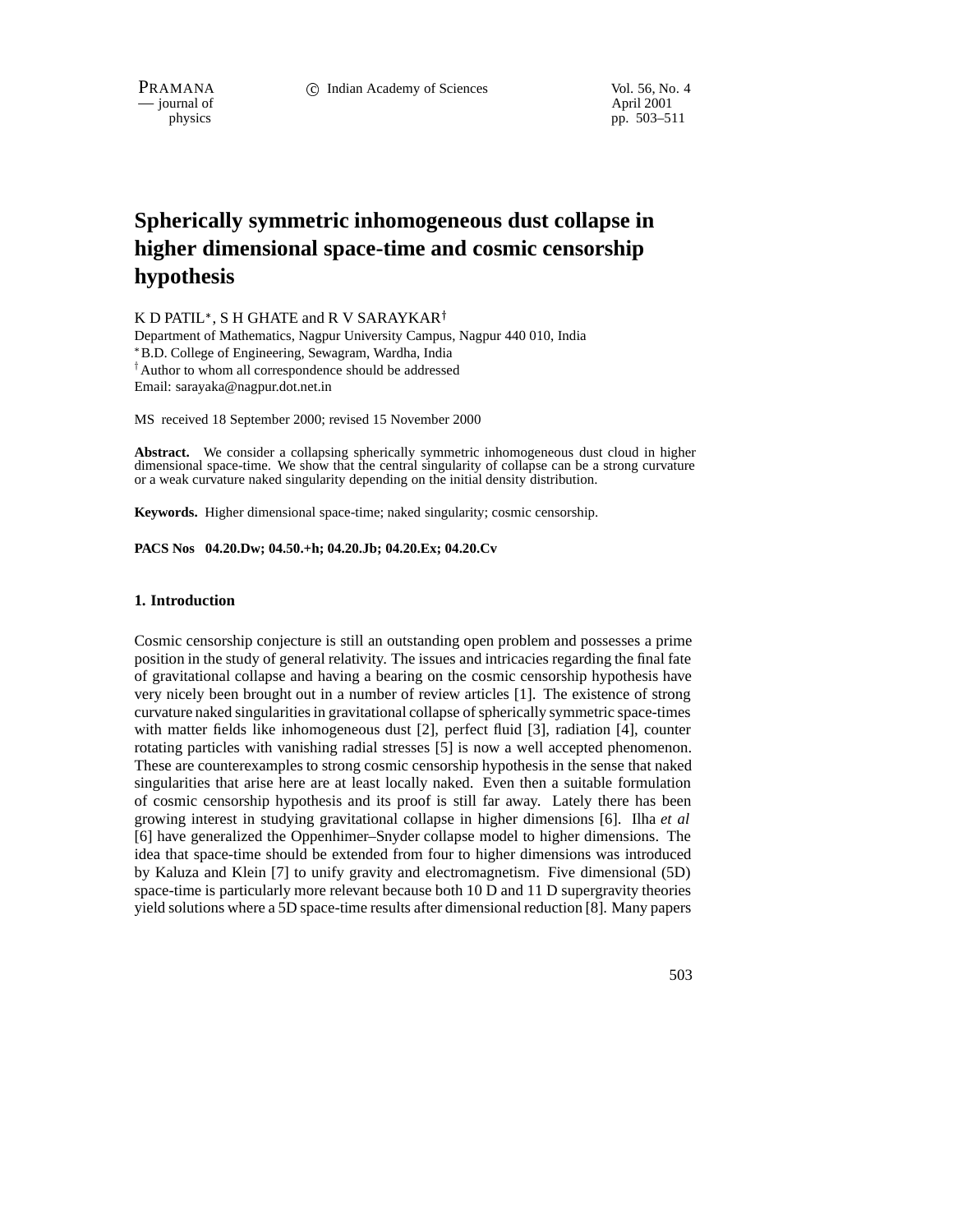on higher dimensional solutions [9] have appeared lately because of their implications in astrophysics, cosmology, string theory and particle physics.

An interesting problem that arises is the effect that higher dimensions can have on the formation of naked singularities. Sil and Chatterjee [10] studied dust collapse in five dimensional space-time. By considering a self-similar Tolman type model in higher dimensional space-time they showed the occurrence of a naked shell focusing singularity which may develop into a strong curvature singularity. Recently Ghosh and Saraykar [11] showed that strong curvature naked singularities arise as a result of radiation collapse in a five dimensional Vaidya space-time.

In this paper we consider the nature and structure of singularities arising in a non-selfsimilar dust collapse in 5D. We show that the central singularity of collapse may indeed be a (strong or weak curvature) naked one depending on the conditions of initial density distribution. To this end we follow the method as in [12] where initial data is given by a convergent power series.

Thus in  $\S2$ , we describe five dimensional Tolman type dust model and show the existence of a naked shell focussing singularity. In  $\S 3$  we discuss the strength of the naked singularity.

We end the paper by giving concluding remarks in  $\S 4$ .

#### **2. Dust collapse in five dimensional Tolman type model**

A spherically symmetric inhomogeneous dust cloud in five dimensional space-time [10] is given by

$$
ds^{2} = -dt^{2} + \frac{R'^{2}}{1+f}dr^{2} + R^{2}(d\theta_{1}^{2} + \sin^{2}\theta_{1}d\theta_{2}^{2} + \sin^{2}\theta_{1}\sin^{2}\theta_{2}d\theta_{3}^{2}), \quad (1)
$$

where  $f(r)$  is an arbitrary function of comoving coordinate r, satisfying  $f > -1$ .  $R(t, r)$ is the physical radius at a time t of the shell labeled by r, in the sense that  $4\pi R^2(r, t)$  is the proper area of the shell at time  $t$ . A prime denotes the partial derivative with respect to  $r$ .

The energy momentum tensor is given by

$$
T^{ij} = \varepsilon \delta^i_t \delta^j_t,\tag{2}
$$

where

$$
\varepsilon(t,r) = \frac{3F'}{2R^3R'}.\tag{3}
$$

The function  $R(r, t)$  is the solution of

$$
\dot{R}^2 = \frac{F(r)}{R^2} + f(r),\tag{4}
$$

where an over dot denotes partial derivative with respect to t. The functions  $F(r)$  and  $f(r)$ are arbitrary, and result from the integration of the field equations.

For simplicity we shall confine ourselves to the marginally bound case  $f(r)=0$ .

Since in the present discussion we are concerned with gravitational collapse, we require that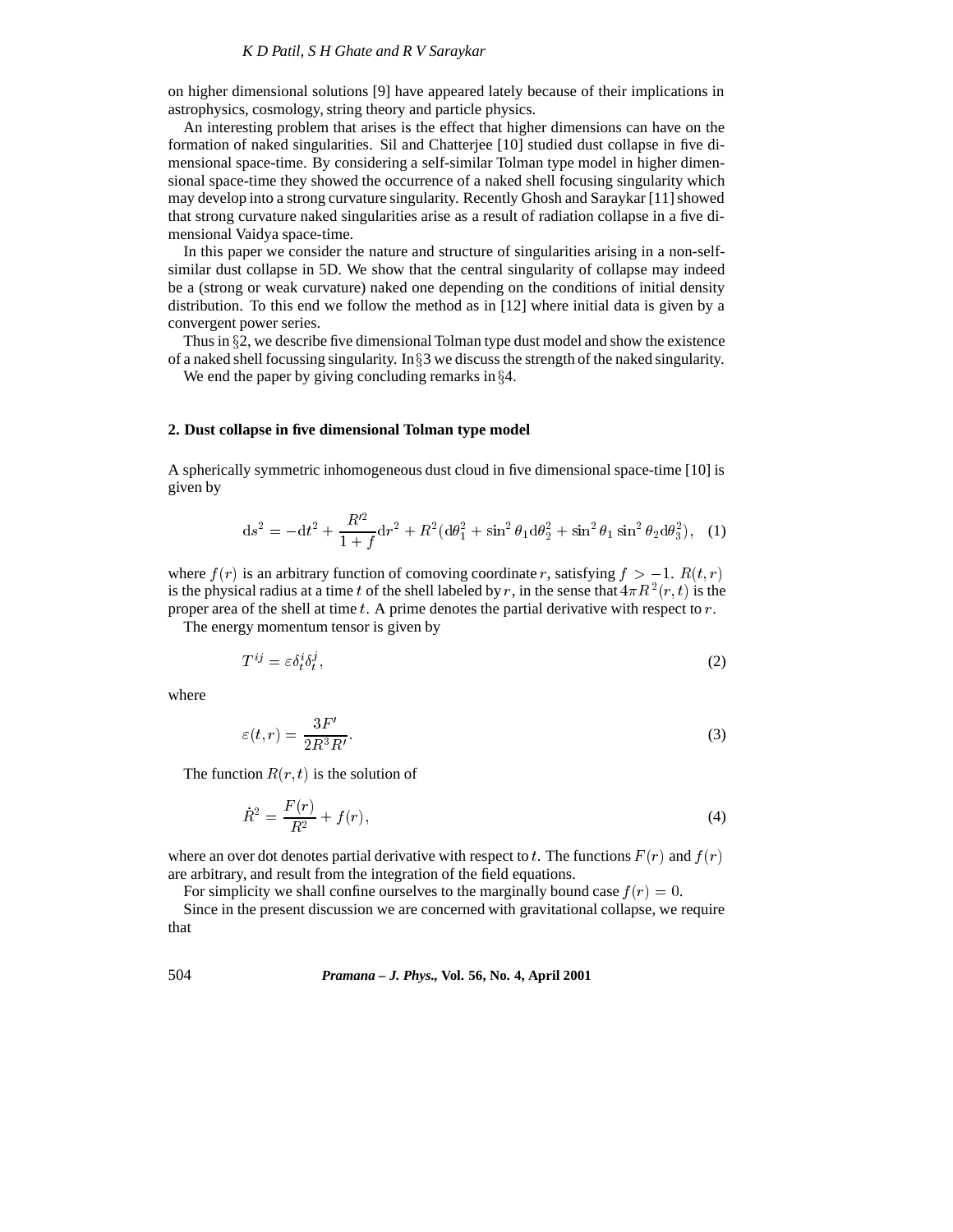*Cosmic censorship hypothesis*

$$
R(t,r)<0.
$$

Hence we get

$$
\dot{R} = \frac{-\sqrt{F}}{R}.\tag{5}
$$

After integrating and using scaling freedom  $R(r, 0) = r$  we get

$$
R^2 = r^2 - 2\sqrt{F}t.\tag{6}
$$

According to (6) the area radius of the shell r shrinks to zero at the time  $t_c(r)$  given by

$$
t_c(r) = \frac{r^2}{2\sqrt{F}}.\tag{7}
$$

The Kretschmann scalar is given by

$$
K = \frac{28F'^2}{R^6R'^2} - \frac{144FF'}{R^7R'} + \frac{288F^2}{R^8}.
$$
\n(8)

At  $t = t_c(r)$ , the Kretschmann scalar and energy density both diverge, indicating the presence of scalar polynomial curvature singularity [13]. The time and radial coordinates are respectively in the ranges  $-\infty < t < t_c(r)$  and  $0 \le r < \infty$ .

It has been shown that [14] shell crossing singularities (characterized by  $R' = 0$  and  $R > 0$ <sup>0</sup>) are gravitationally weak and hence such singularities need not be considered seriously. We therefore consider only the shell focusing singularity. We thus assume  $R' > 0$  in the following discussion. We shall restrict ourselves to the study of future directed radial null geodesics. In order to check whether the singularity is naked, we examine the null geodesic equations for the tangent vectors  $K^a = dx^a/dk$ , where k is an affine parameter along the geodesics. For radial null geodesics, these are

$$
K^t = \frac{\mathrm{d}t}{\mathrm{d}k} = \frac{P}{R}.\tag{9}
$$

$$
K^r = \frac{\mathrm{d}r}{\mathrm{d}k} = \frac{K^t}{R'} = \frac{P}{RR'},\tag{10}
$$

where the function  $P(t, r)$  satisfies the differential equation

$$
\frac{dP}{dk} + P^2 \left( \frac{\dot{R}'}{R'R} - \frac{\dot{R}}{R^2} - \frac{1}{R^2} \right) = 0.
$$
 (11)

Let  $u = r^{\alpha} (\alpha > 1)$ , then

$$
\frac{\mathrm{d}R}{\mathrm{d}u} = \frac{1}{\alpha r^{\alpha - 1}} \left( \dot{R} \frac{\mathrm{d}t}{\mathrm{d}r} + R' \right).
$$

From eq. (1) we see that, for outgoing radial null geodesics,  $dt/dr = R'$ , hence with the help of (5) above equation becomes

*Pramana – J. Phys.,* **Vol. 56, No. 4, April 2001** 505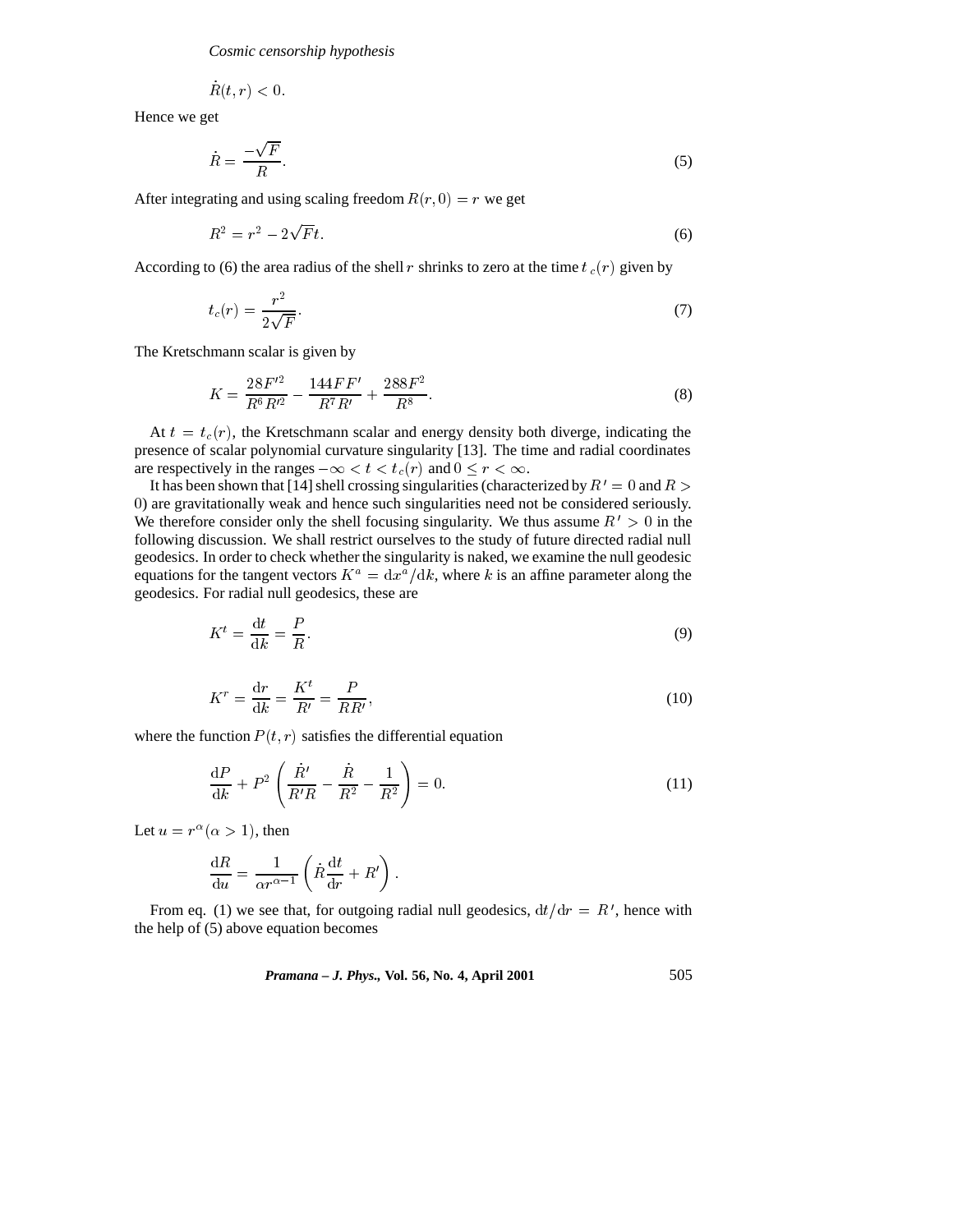*K D Patil, S H Ghate and R V Saraykar*

$$
\frac{\mathrm{d}R}{\mathrm{d}u} = \frac{R'}{\alpha r^{\alpha - 1}} \left( 1 - \frac{\sqrt{F}}{R} \right) = \frac{R'}{\alpha r^{\alpha - 1}} \left( 1 - \frac{\Lambda}{X} \right) = U(X, u),\tag{12}
$$

where

$$
\Lambda = \frac{\sqrt{F}}{u}, \quad X = \frac{R}{u}.\tag{13}
$$

If the null geodesics terminate in the past at the singularity with a definite tangent, then at the singularity the tangent to the geodesic  $dR/du$  is positive and must have a finite value. From eq. (12) we note that the  $dR/du$  is positive for  $X > \Lambda$  i.e.  $R > \sqrt{F}$ . Thus boundary of the trapped surface i.e. apparent horizon is given by  $R = \sqrt{F}$ . Using this relation we find from eq. (6) that

$$
t_{\rm ah}(r)=\frac{r^2}{2\sqrt{F}}-\frac{\sqrt{F}}{2}=t_c(r)-\frac{\sqrt{F}}{2},
$$

where  $t_{\text{ah}}(r)$  denotes the time at which apparent horizon forms.

Since  $F(r)$  is strictly positive for  $r > 0$ , with  $F(r) = 0$  at  $r = 0$ , we have  $t_{\rm ah}(r) < t_c(r)$ for  $r > 0$  and  $t_{\rm ah}(0) = t_c(0)$ . Thus all other points on the singularity curve, except the point  $r = 0$  are covered by the apparent horizon. We therefore consider the singularity of collapse at  $r = 0$  i.e. the central singularity. We now find conditions on the initial data so that the central singularity of collapse is naked.

If the outgoing null geodesics are to terminate in the past at the singularity at  $r = 0$ , which occurs at time  $t = t_c$  at which  $R(t_c, 0) = 0$ , then along these geodesics we have  $R \rightarrow 0$  as  $r \rightarrow 0$ . After simplifying differential equation (12), we see that the right hand side of this equation is of the form 0/0 in the limit of approach to the singularity  $(R = 0, u = 0)$ . The point  $R = 0, u = 0$  in the  $(R, u)$  plane is thus a singularity of the differential equation (12) (cf. [15] ).

By using eq. (6) one can write

$$
R' = \frac{RF'}{4F} + \left(1 - \frac{rF'}{4F}\right)\frac{r}{R},\tag{14}
$$

$$
=\frac{\eta Xr^{\alpha-1}}{4}+\left(\frac{4-\eta}{4}\right)\frac{1}{r^{\alpha-1}X},\tag{15}
$$

where  $\eta = rF'/F$ .

The initial state of the spherically symmetric dust cloud is described in terms of the density and velocity profiles specified at an initial epoch of time from which collapse commences. We denote by  $\rho(r) = \varepsilon(r, 0)$ , the density distribution of the cloud at the starting epoch of collapse.

From eq. (3) we get

$$
F(r) = (2/3) \int \rho(r) r^3 \mathrm{d}r. \tag{16}
$$

We assume that the density  $\rho(r)$  can be expanded [12] in a power series about the central density  $\rho_0$ :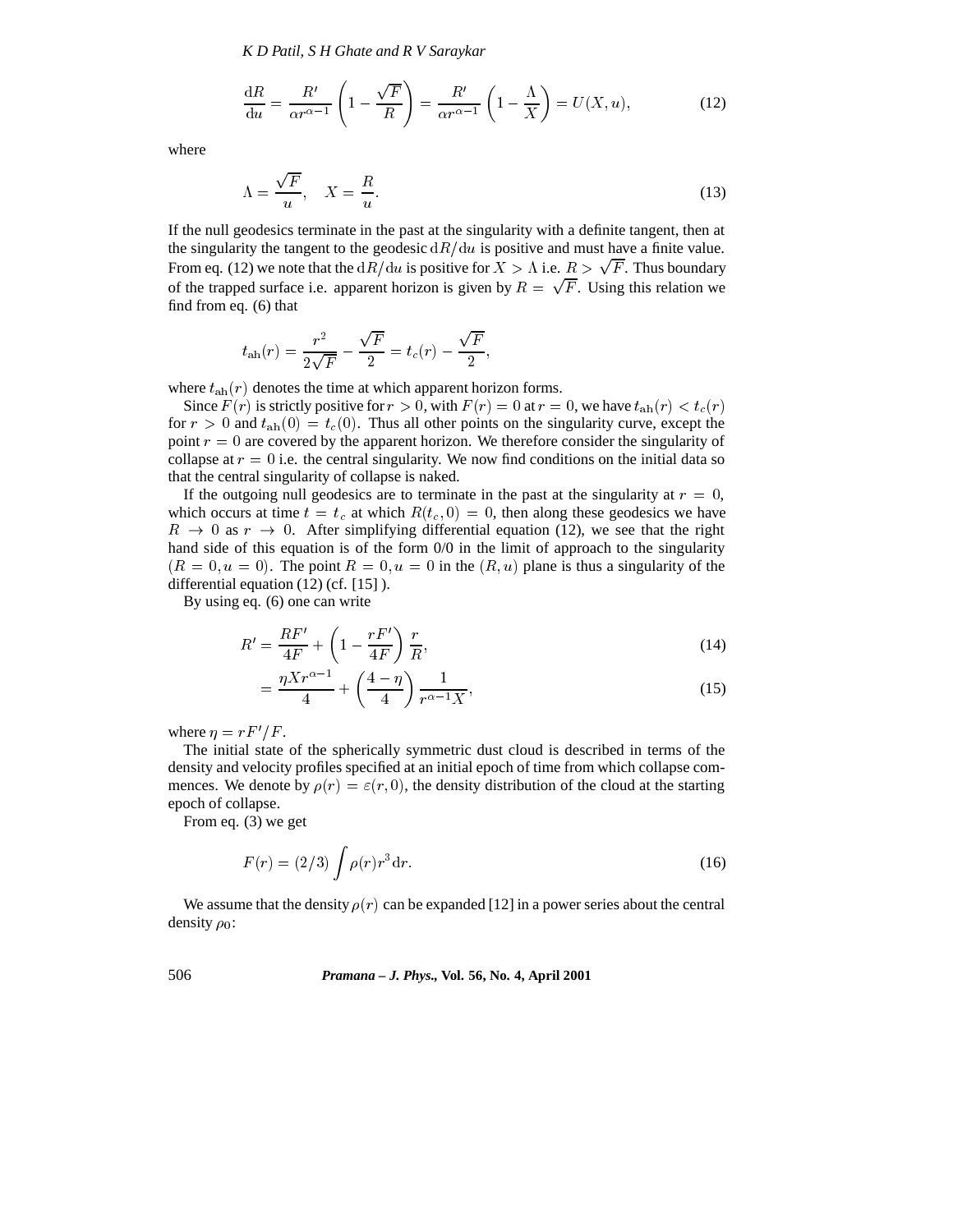*Cosmic censorship hypothesis*

$$
\rho(r) = \rho_0 + \rho_1 r + \frac{\rho_2 r^2}{2!} + \frac{\rho_3 r^3}{3!} + \dots + \frac{\rho_n r^n}{n!} \dots,
$$
\n(17)

where  $\rho_0 > 0$  and  $\rho_n$  stands for the *n*th derivative of  $\rho$  at  $r = 0$ .

Then <sup>F</sup> becomes

$$
F(r) = F_0 r^4 + F_1 r^5 + F_2 r^6 + \cdots,
$$
\n(18)

where

$$
F_n = \frac{2}{3} \frac{\rho_n}{n!(n+4)} \quad \text{and} \quad n = 0, 1, 2, \dots
$$
 (19)

Also  $\eta$  appearing in eq. (15) is given by

$$
\eta = \frac{rF'}{F} = \frac{\sum_{0}^{\infty} (n+4) F_n r^{n+4}}{\sum_{0}^{\infty} F_n r^{n+4}}.
$$
\n(20)

Since we are interested in the behavior of  $\eta$  near the center, we can simplify this further to get

$$
\eta(r) = 4 + \eta_1 r + \eta_2 r^2 + \eta_3 r^3 + \cdots, \qquad (21)
$$

where

$$
\eta_1 = \frac{F_1}{F_0}, \quad \eta_2 = \frac{2F_2}{F_0} - \frac{F_1^2}{F_0^2}, \quad \eta_3 = \frac{3F_3}{F_0} - \frac{3F_1F_2}{F_0^2} + \frac{F_1^3}{F_0^3}.
$$
 (22)

If all the derivatives  $\rho_n$  of the density vanish for  $n \leq (q - 1)$ , and the qth derivative is the first nonvanishing derivative, then  $T_{n}^{q}$ , the qth term in the expression for  $\eta$  is

$$
T_{\eta}^q = \left[\frac{qF_q}{F_0}\right] r^q. \tag{23}
$$

Here q takes the values 1, 2 etc. and  $T_n^0 = 4$ . In this case we can write  $\eta(r)$  as

$$
\eta(r) = 4 + \frac{qF_q}{F_0}r^q + O(r^{q+1}).\tag{24}
$$

We use expression for  $4 - \eta$  from eq. (24) keeping only the terms up to the order  $r<sup>q</sup>$  and substituting in eq. (15) to get

$$
R' = \frac{\eta X}{4} r^{\alpha - 1} - \frac{qF_q r^q}{4F_0 r^{\alpha - 1} X}.
$$
\n(25)

With the help of (25), eq. (12) becomes

$$
\frac{\mathrm{d}R}{\mathrm{d}u} = \frac{1}{\alpha} \left( 1 - \frac{\Lambda}{X} \right) \left( \frac{\eta X}{4} - \frac{\Theta}{X} \right) = U(X, u),\tag{26}
$$

*Pramana – J. Phys.,* **Vol. 56, No. 4, April 2001** 507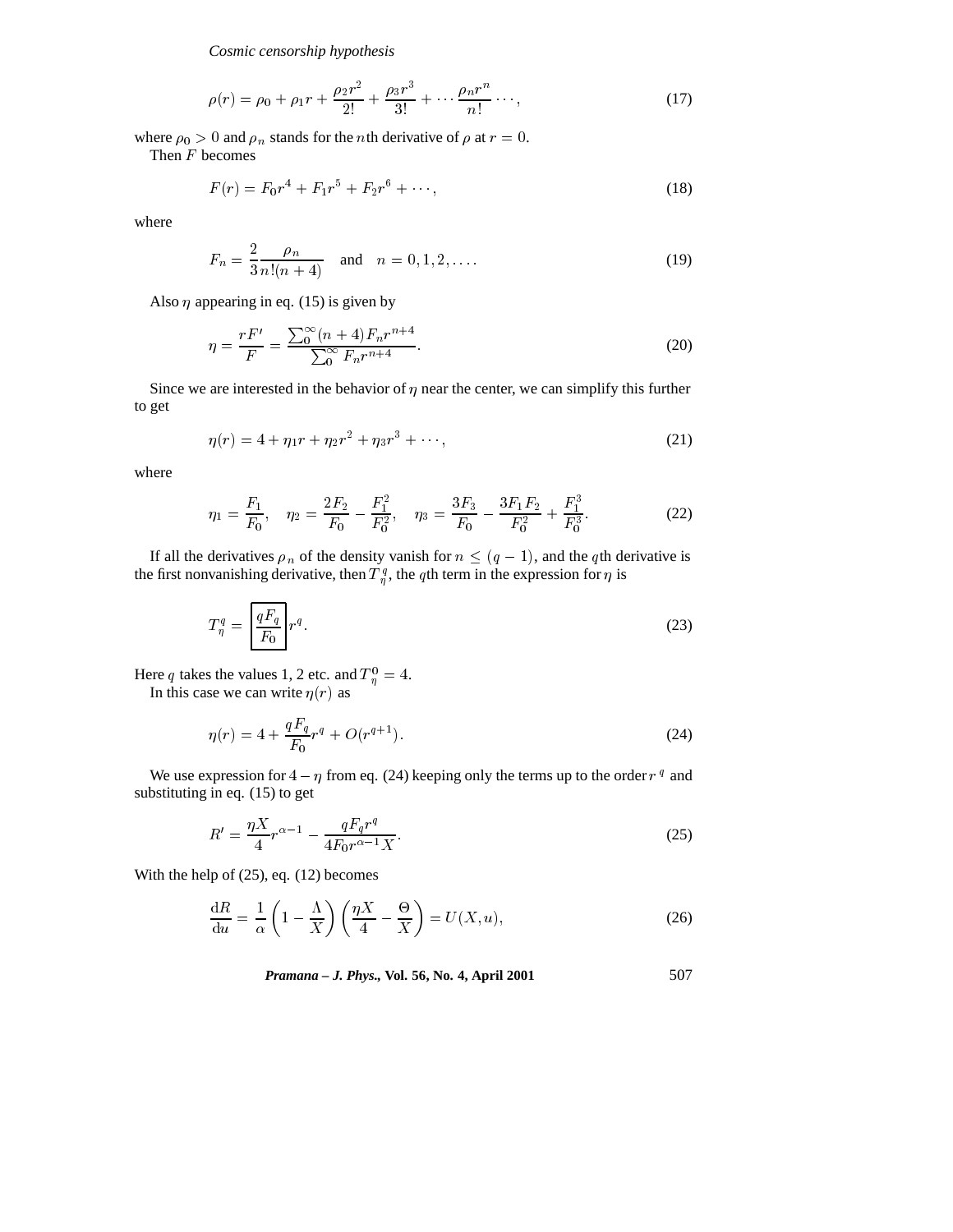where

$$
\Theta = \frac{qF_q r^q}{4F_0 r^{2(\alpha - 1)}}.\tag{27}
$$

Let us consider the limit  $X_0$  of the tangent  $X$  along the null geodesic terminating at the singularity at  $R = 0$ ,  $u = 0$ . Using L'Hospital's rule we get

$$
X_0 = \lim_{\substack{R \to 0 \\ u \to 0}} \frac{R}{u} = \lim_{\substack{R \to 0 \\ u \to 0}} \frac{dR}{du} = \lim_{\substack{R \to 0 \\ u \to 0}} U(X, u) = U(X_0, 0). \tag{28}
$$

The necessary condition that the null geodesic emanates from the central singularity is the existence of the positive real root  $X_0$  of the equation,

$$
V(X_0) = 0,\t\t(29)
$$

where

$$
V(X) = U(X,0) - X
$$
\n(30)

$$
= \frac{1}{\alpha} \left( 1 - \frac{\Lambda_0}{X} \right) \left( \frac{\eta_0 X}{4} - \frac{\Theta_0}{X} \right) - X,\tag{31}
$$

where  $\Lambda_0 = \lim_{r \to 0} \Lambda$ ,  $\eta_0 = \lim_{r \to 0} \eta$ .

The constant  $\alpha$  is to be determined by the requirement that  $\Theta_0$ , the limiting value of  $\Theta$ as  $r \to 0$ , should not be equal to zero or infinite, which gives

$$
q = 2(\alpha - 1) \Rightarrow \alpha = 1 + q/2, \quad \Theta_0 = \frac{qF_q}{4F_0}.
$$
\n(32)

Limiting value of the function  $\Lambda = \sqrt{F}/r^{\alpha}$  is found by using (18) and (32) to be

$$
\Lambda_0 = 0,
$$
  
\n
$$
q < 2
$$
  
\n
$$
= \sqrt{F_0},
$$
  
\n
$$
q = 2
$$
  
\n
$$
q > 2.
$$
\n(33)

Since  $\Lambda_0$  takes different values for different choices of q, the nature of roots depends on the first nonvanishing derivative of density at the center. So we analyse the various cases one by one.

*Case* 1:  $\rho_1 \neq 0$ . In this case  $q = 1$ ,  $\alpha = 3/2$ , and eq. (31) gives

$$
X_0^2 = \frac{-F_1}{2F_0} = \frac{-2\rho_1}{5\rho_0}.\tag{34}
$$

We assume the density to be decreasing outward, i.e  $\rho_1 < 0$  and hence  $X_0$  will be positive and thus singularity is naked.

*Case* 2:  $\rho_1 = 0, \rho_2 \neq 0$ . In this case,  $q = 2, \alpha = 2$  and  $\Lambda_0 = \sqrt{F_0}$ . Since density is decreasing outward we take  $\rho_2 < 0$ .

Then equation  $V(X_0)=0$ , gives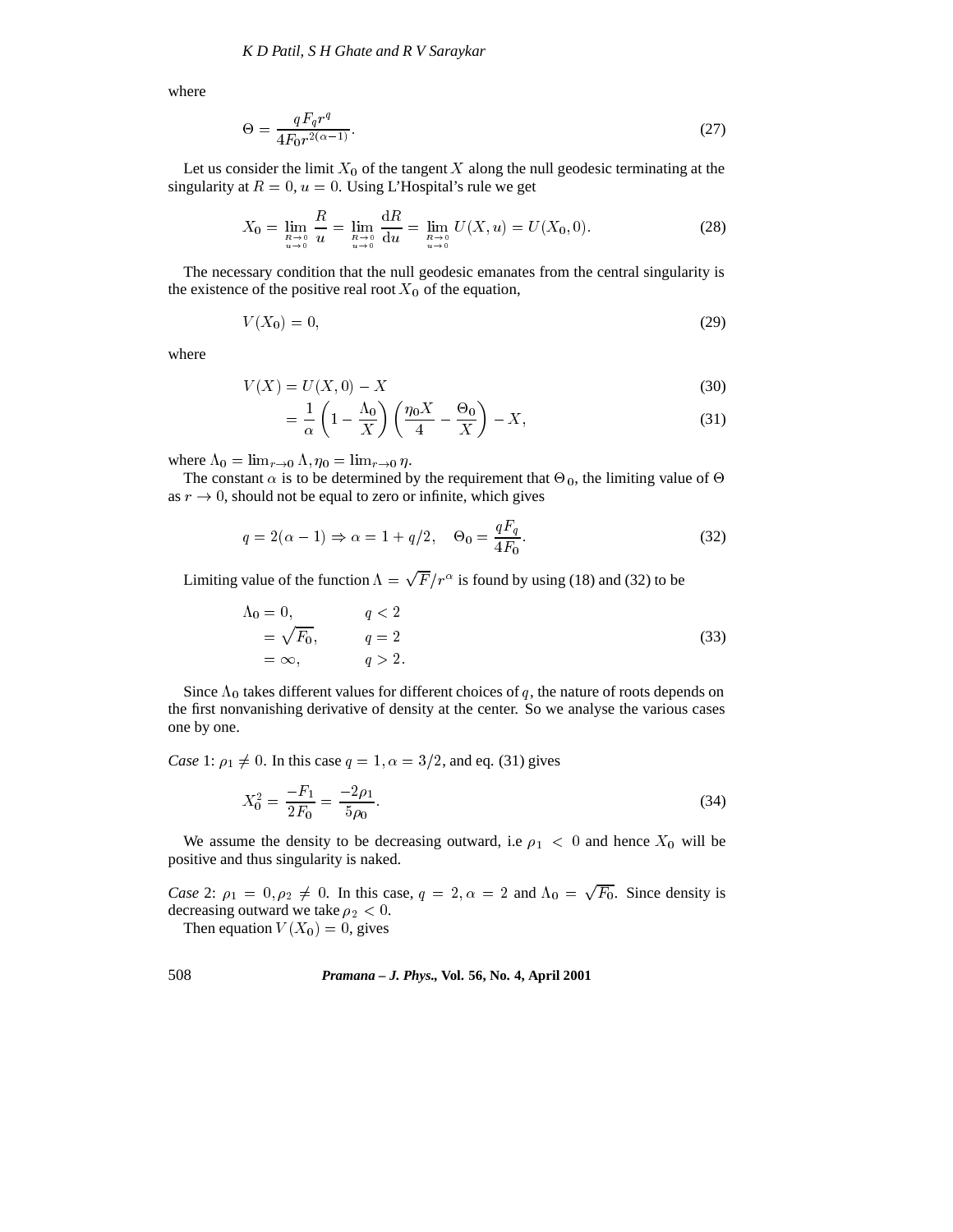$$
\frac{1}{2}\left(1-\frac{\sqrt{F_0}}{X_0}\right)\left(X_0 - \frac{F_2}{2F_0X_0}\right) = X_0
$$

i.e.

$$
\frac{2X_0^3}{F_0^{3/2}} + \frac{2X_0^2}{F_0} + \frac{F_2X_0}{F_0^{5/2}} - \frac{F_2}{F_0^2} = 0.
$$

Define  $y = X_0/\sqrt{F_0}$ ,  $\xi = F_2/F_0^2$ . The last equation then becomes

$$
2y^3 + 2y^2 + y\xi - \xi = 0.\tag{35}
$$

If this equation admits real positive roots then the singularity is naked. Numerical calculations show that the above equation has positive real roots if

$$
\xi \le (1 - \sqrt{5})/(9 - 4\sqrt{5}) \quad \text{i.e.} \quad \xi \le -22.18033. \tag{36}
$$

Thus whenever  $\xi \leq -22.18033$ , the central singularity is naked and it is covered if  $\xi$ is greater than this number. In the analogous four dimensional case, one gets a quartic equation and the shell focusing singularity is naked iff  $\xi \leq -25.9904$  [12].

*Case* 3:  $\rho_1 = 0$ ,  $\rho_2 = 0$ . This happens when the first two derivatives of the density are zero at the center, then  $q \geq 3, \alpha \geq \frac{5}{2}$ . In this case  $\Lambda_0 = \infty$  and positive value of  $X_0$  cannot satisfy eq. (31) and the collapse ends into a black hole.

Stability of occurrence of a naked singularity under small perturbations of initial density distributions (in an appropriate metric space) can be discussed along the lines of [16].

# **3. Strength of the singularity**

We now examine the strength of this naked singularity. The strength of the singularity is an important issue because there have been attempts to relate it to stability [17]. The naked singularity is said to be strong if at least along one null geodesic with affine parameter  $k$ , with  $k = 0$  at the singularity, the following condition is satisfied in the limit of approach to the singularity:

$$
S = \lim_{k \to 0} k^2 R_{ab} K^a K^b > 0,
$$
\n(37)

where  $K^a$  is the tangent to the null geodesic and  $R_{ab}$  is the Ricci tensor.

In the dust case we find that

$$
S = \lim_{k \to 0} k^2 R_{ab} K^a K^b = \lim_{k \to 0} k^2 \frac{3F'(k^t)^2}{2R^3 R'}
$$
  
= 
$$
\frac{3\eta_0 \Lambda_0^2}{2\alpha X_0^6} \lim_{k \to 0} \left(\frac{kP}{r^{2\alpha}}\right)^2,
$$
 (38)

where  $K^t = P/R$  and P satisfies eq. (11).

Using L'Hospital's rule and eqs (9)–(13) and the fact that at the singularity  $r \to 0$ ,  $X \to X_0$ , we get

*Pramana – J. Phys.,* **Vol. 56, No. 4, April 2001** 509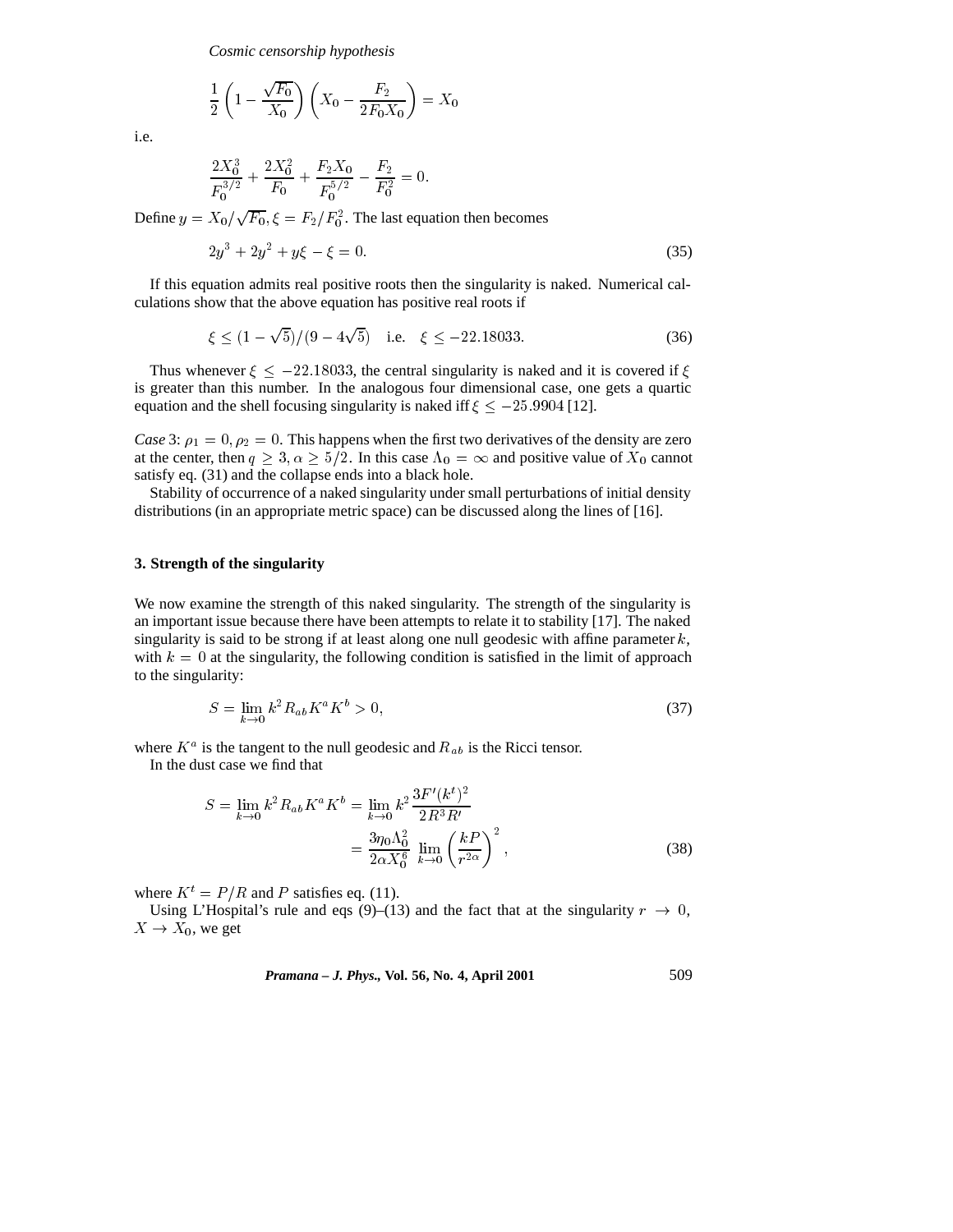*K D Patil, S H Ghate and R V Saraykar*

$$
\lim_{k \to 0} \frac{kP}{r^{2\alpha}} = \frac{\alpha X_0^3}{\alpha X_0 + 2\Lambda_0(\alpha - 1)}, \quad \text{if} \quad P_0 = \lim_{k \to 0} P = 0, \infty
$$
\n
$$
= \frac{X_0^2}{2}, \quad \text{elsewhere.} \tag{39}
$$

Hence, we get

$$
S = \lim_{k \to 0} k^2 R_{ab} K^a K^b = \frac{6\alpha \Lambda_0^2}{(\alpha X_0 + 2\Lambda_0 (\alpha - 1))^2} \quad \text{for} \quad P_0 = 0, \infty
$$

$$
= \frac{3\Lambda_0^2}{2\alpha X_0^2}, \quad \text{elsewhere.} \tag{40}
$$

Hence by using eqs (32) and (33) we can write

$$
S = \lim_{k \to 0} k^2 R_{ab} K^a K^b = 0, \quad \text{for} \quad q = 1
$$
  
> 0, for  $q \ge 2$ .

However, from our earlier conclusions (from §2) naked singularity occurs only when  $q \leq 2$ , therefore the strong curvation condition is satisfied along singular geodesics only for the classes where  $q = 2$ .

Thus combining this result with the results in  $\S2$  one may write

- i) If  $\rho_1 < 0$ , the singularity is naked and weak.
- ii) If  $\rho_1 = 0$  and  $\rho_2 < 0$ , the singularity is naked if  $\xi = F_2/F_0^2 = 2\rho_2/\rho_0^2$  is less than the critical value  $\xi_c = -22.18033$ , and it is covered if  $\xi > \xi_c$ . Further, naked singularity is a strong curvature singularity.
- iii) If  $\rho_1 = 0, \rho_2 = 0$ , the singularity is covered.

## **4. Conclusion**

The Tolman-Bondi metric in the 4D case has been extensively used to study the formation of naked singularities in spherical gravitational collapse [2]. We have extended this study to a higher dimensional Tolman-Bondi metric and found that strong curvature naked singularities do arise for a different critical value. Also we have examined the strength of the naked singularity and found it gravitationally strong under certain conditions.

In conclusion, this offers a counter example to the cosmic censorship conjecture.

## **References**

[1] R M Wald, gr-qc/9710068

R Penrose, in *Black holes and relativistic stars* edited by R M Wald (University of Chicago Press, 1998) Andrez Krolak, gr-qc/9910108 P S Joshi, gr-qc/0006101